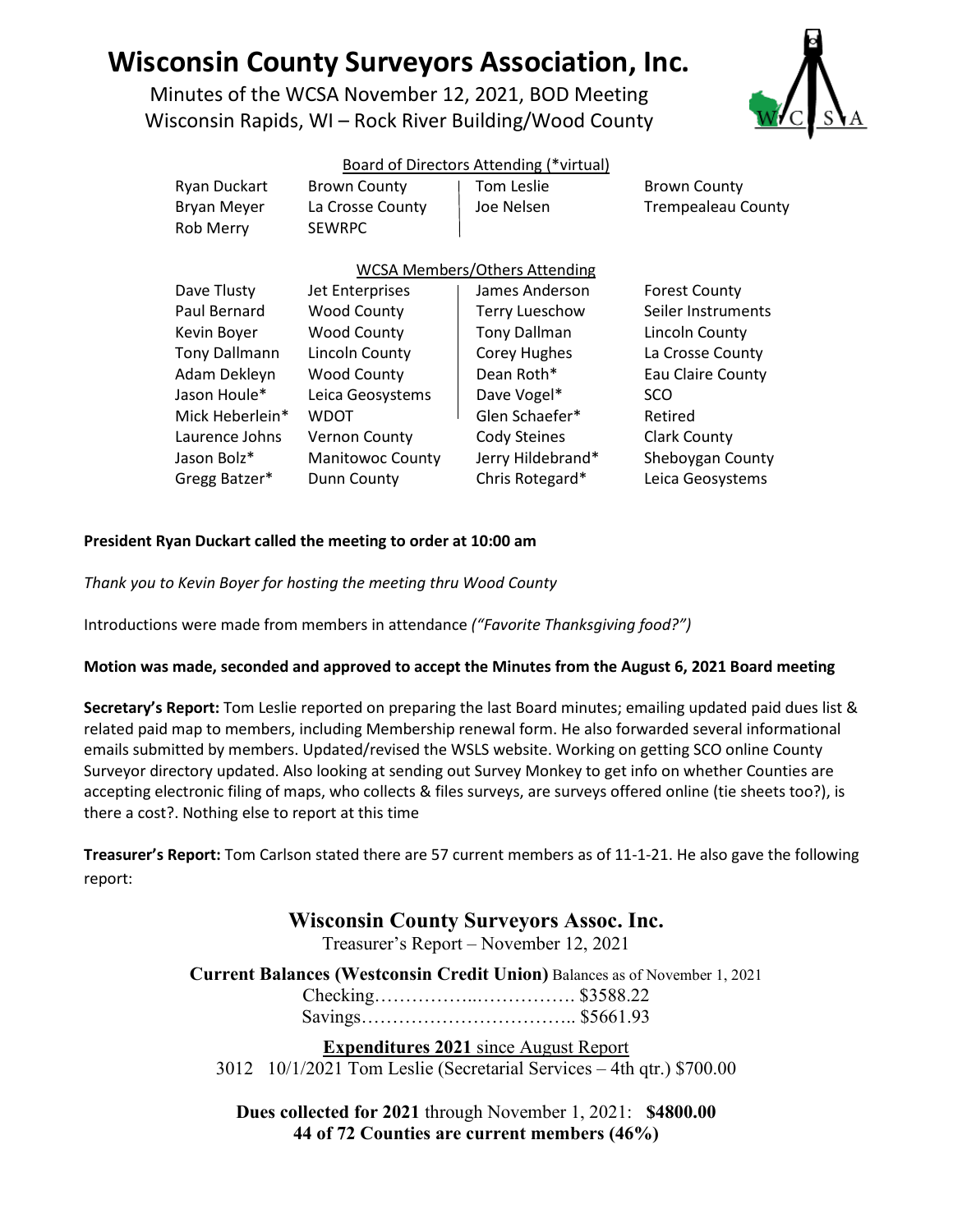## **Motion was made, seconded and approved to accept the Secretary's and Treasurer's Reports**

## **Correspondence:**

- Mick Heberlein sent several updates to GPS on Benchmarks information which were forwarded to the membership. The latest email is put online on the WSLS main website
- Wisconsin Town Association invoice for 2021-2022 Affiliate Member was presented for payment (\$175) – group agreed WCSA should continue membership
- Ligado (LightSquared) is inching closer to being approved by the Feds, so if you value your GPS, you better start/continue calling & writing your Congressperson
- Discussed terms used in old surveying days and how they are part of the historical background of tie sheets. Brown County recently received a surveyor question via email concerning the use of a monument term/word on a tie sheet that is now deemed offensive. Perhaps redacting of the word(s) or a substitution put in its place (ex: "hard head" stone instead of… well, you know)? Other examples were discussed. Most agree that it is part of the corner history and should not be removed
- Laurence Johns presented a recently submitted plat of survey. He had a few questions concerning: AE-7 waiver, coordinates used as "true corner" and not accepting found monumentation. Use of coordinates was discussed. They can get you to an area but should not be used as sole information. Most of the group does not like the survey. Laurence thanked the group for their input
- Bryan Meyer's term on the WLIA Board will expire soon. A Surveyor needs to be on that Board so if anyone is interested, please contact Bryan for details

# **Education Segment**

# **Laurence Johns gave a presentation intitled:**

## **"The Importance of Historical Surveys in Section Corner Determinations"**

- Snippets include:
	- First example dealt with a question on the North/South  $\frac{1}{4}$  Quarter Corner of Sections 4 & 9, T12N, R4W, in the Town of Viroqua, Vernon County, and within the "Driftless Area" of Southwestern WI
	- $\triangleright$  Discussed the differences between the Section 4 Survey by William Knower, Deputy County Surveyor, in December 1894 and the Section 9 Survey by William Knower, County Surveyor, in June 1885, including distances between the North & South ¼ corners differing by 24+ feet in Section 4 and 59+ feet in Section 9 *(…by the same surveyor?)*
	- $\triangleright$  Laurence discussed the process of looking at Mr. Knower's original notes for Section 9, with approx. 4 hours research and about 2 days of computations and field checking – but once digging, they found North ¼ stone in 30 minutes
	- $\triangleright$  In Section 9 they found 5 stones and all relevant to section breakdown
	- $\triangleright$  Current County mapping based on a quarter-corner being set on a straight line/mid-point, but after adjusting to what they found, Section 9 North ¼ corner moved north 58.6± feet and "Corner 19" moved north 32.5± feet
	- $\triangleright$  Lesson: County Surveyors' work is important to local surveyors, probably more than they realize
	- $\triangleright$  Some great discussion and questions, along with numerous photos from the Section 4/9 job including: monuments, corner area view, bearing trees filled out the presentation
	- In conclusion, Laurence saved us from more Mick updates  $\odot$

# **Old Business**

- 1) Status of County Surveyor Offices
	- Langlade County position is not filled, for the short term anyway. It could be possible in the future. Perhaps our group should send a letter in support of hiring a CS. Budget is already set for this year, but later in the year it would be a good idea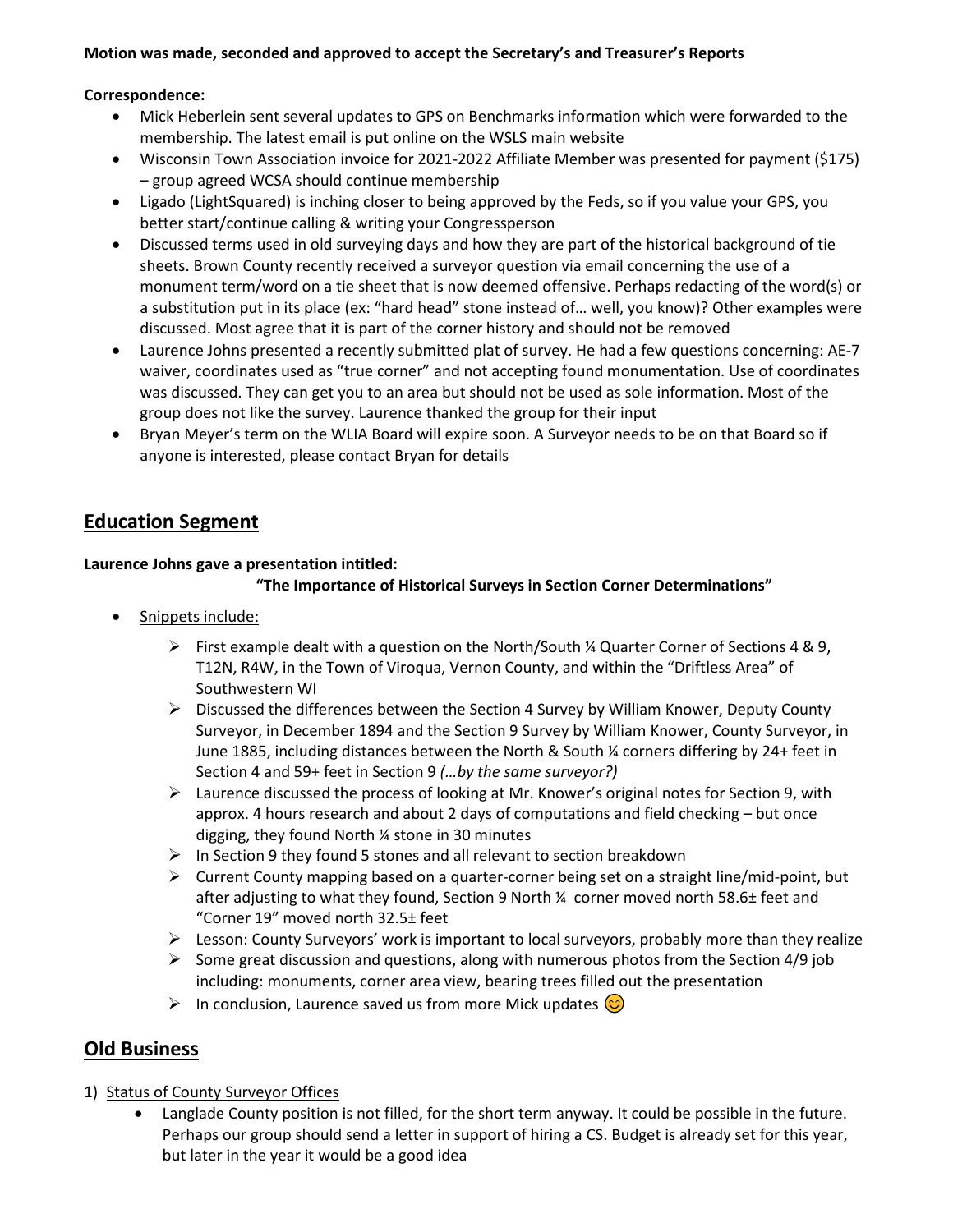- Ryan Duckart has left the County Surveyor position in Brown County to take the Property Lister position. The job will hopefully be filled sooner than later, but at least filled
- Welcome Jamie Anderson from Forest County!
- 2) WCSA Presenter(s) at 2022 WSLS Institute
	- WSLS would like to give a permanent/recurring place as one of the Annual Institute sessions, one session presented by WCSA (name?? "County Surveyor's Happy Hour" was suggested). This year's session is scheduled from 2-4pm on Thursday, January 27. Unfortunately, it is being held at the same time as the annual WSLS Board Meeting. Laurence Johns and Joe Nelsen have agreed to be presenters. There are several topics brought up for future presentations. The  $2<sup>nd</sup>$  session is to continue holding our Annual Board Meeting on Fridays. Group agrees that this would be a great opportunity for WCSA to get more publicity
- 3) WCSA Website
	- WCSA website is up and running. We are one click from front page so that's nice
	- Content is ever changing, with updates as needed. Suggestions are always welcome, so if you want to see something on the website, send me an email with links, pdfs, whatever
	- Joe Tew continues to be a savior from website heaven and we wanted to give him a "Shout out!"

# 4) GPS on Benchmark

- Latest update was discussed and info has been sent out via email to the membership
- NEW Submit anytime before **December 31, 2022**
- As always contact Mick Heberlein with any questions or concerns

# **New Business**

- 1) Annual Meeting
	- Annual Meeting will be held on Friday, January 28 at 10:20 am, in person (virtual thru WSLS?), at the WSLS Annual Institute and held in the Kalahari Resort in Wisconsin Dells, WI

# 2) WCSA Board of Directors Nominations for 2022

- Ryan Duckart is no longer a County Surveyor. He checked into the bylaws to see if he can remain as President with a new title. Everything checks out and he will remain as President and Bryan Meyer will remain as Past President for 2022
- Nominations were taken for Vice President, Secretary, Treasurer, Director, Contact President Duckart if you are interested in any office – can always use volunteers!
- 3) Awards
	- "Friend of Wisconsin Land Surveying Award" nominations need to submit nominees before Dec.  $18<sup>th</sup>$
	- WSLS Awards: "Young Surveyor", "Professional Surveyor" and "Lifetime Achievement" nominations are due to Frank @ WSLS by December  $1<sup>st</sup>$ . Forms are available on WSLS website and within group email from Frank Thousand a few weeks ago
- 4) Vaccine Mandates *(added to agenda)*
	- What issues are there in your County?
	- Vernon County 100 employee limitation issue ruled by OSHA? DSPS? Who knows?!

*At request of Bryan Meyer, 20 seconds of silence for those in attendance who've experienced recent family loss* 

#### **Adjournment: A motion was made, seconded and approved to adjourn at 12:04pm**